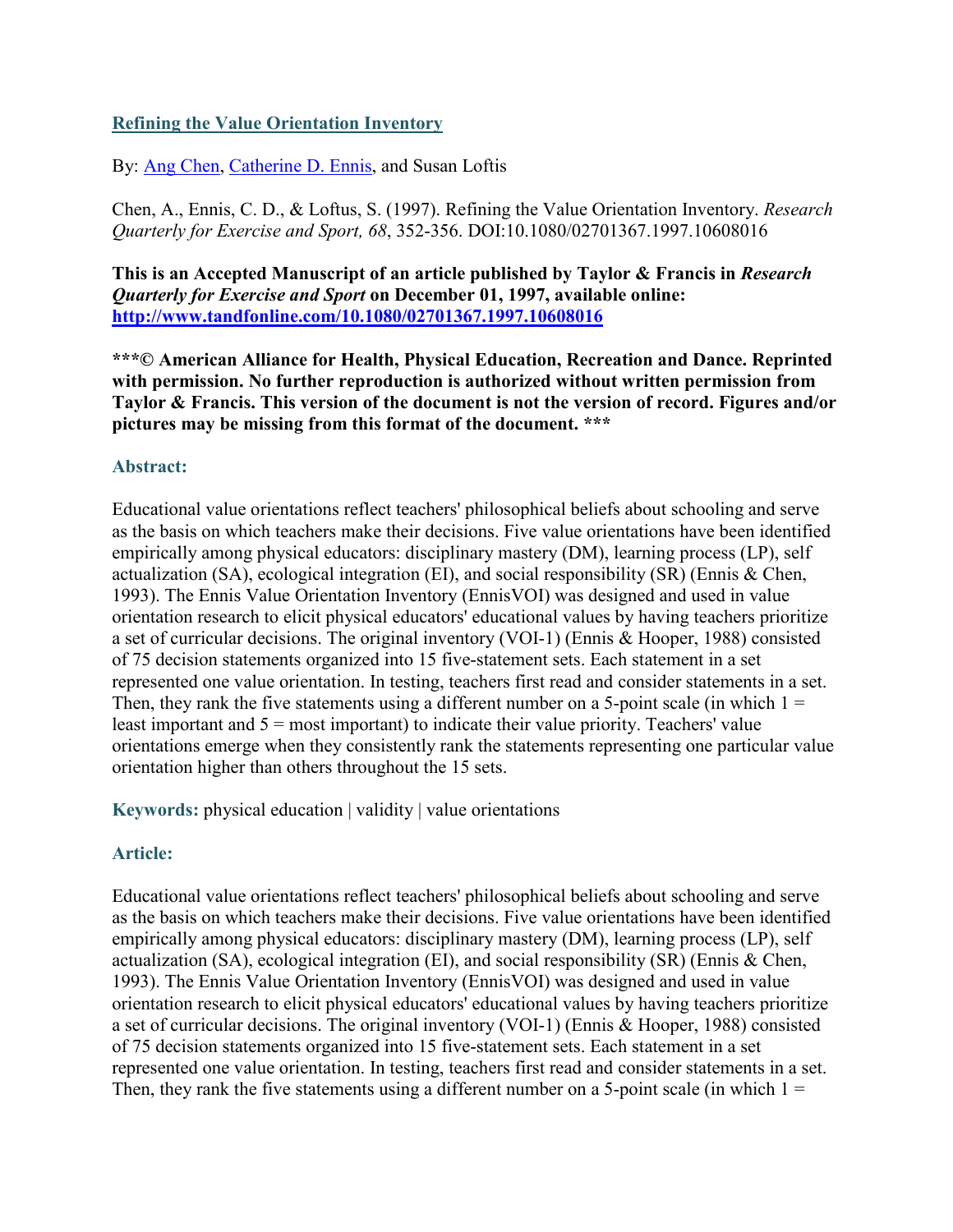least important and  $5 =$  most important) to indicate their value priority. Teachers' value orientations emerge when they consistently rank the statements representing one particular value orientation higher than others throughout the 15 sets.

Evidence derived from analyses of the teachers' value orientation profiles using the VOI-1 pointed to a need for a substantial revision of the statements and reconceptualization of the social reconstruction orientation. A subsequent examination of the representativeness of the statements led to a revision in the VOI and resulted in the construction of the Ennis-VOI-2 (VOI2). The VOI-2 includes 90 statements organized into 18 five-statement sets (Ennis & Chen, 1993). Another significant revision involved substituting the social reconstruction value orientation with a social responsibility orientation. The time needed to complete the VOI-2 varied but was usually between 30-60 min.

In developing the VOI-1 and VOI-2, the representativeness of the statements for a value orientation was determined primarily by having a panel of judges compare each item with the theoretical domain statement of the value orientation (Ennis & Chen, 1993; Ennis & Hooper, 1988). The items on which the judges reached a highly favorable consensus were considered to be representative and subsequently were used in the VOI. An underlying assumption, not examined previously, presupposed that the statements representing a value orientation would be rated higher than the midpoint of 3.0 on the 5-point scale by the teachers who highly valued the orientation. Examining this assumption became possible recently after the establishment of a data bank containing value profiles of teachers from several states across the United States and several foreign countries.

The purpose of this investigation was twofold: (1) to examine the representativeness of the statements for each value orientation in the VOI-2, using school-based teacher value profiles, and (2) to shorten the VOI-2 by eliminating the statements rated low (below the midpoint 3.0 on the 5-point scale) by teachers who highly valued the respective value orientations. Because the VOI-2 is a criterion-referenced instrument, we particularly focused on analyzing (a) the concordance (strength of association) and (b) the degree of classification consistency (agreement) of the VOI-Short Form (VOI-SF) with the VOI-2. Examining the concordance involved analyzing the concurrent validity of the new VOI-SF using the VOI-2 as a criterion test. The primary question to answer was to what extent we could reduce the error in predicting a pair of teachers' rankings on statements in the VOI-2, when we actually used their rankings from the new VOI-SF. A greater reduction in error would mean a greater degree of association between classifications from the two instruments. In analyzing the classification consistency (agreement), we hypothesized that the VOI-SF would be independent from the VOI-2. Thus, the interinstrument consistency could be determined.

## **Method**

## *Data*

Two sets of value orientation profiles were used in this study. The first set (Data 1) consisted of 491 profiles collected during previous value orientation studies (e.g., Ennis & Chen, 1995; Ennis, Chen, & Ross, 1992). Participants in Data 1 were physical education teachers from a major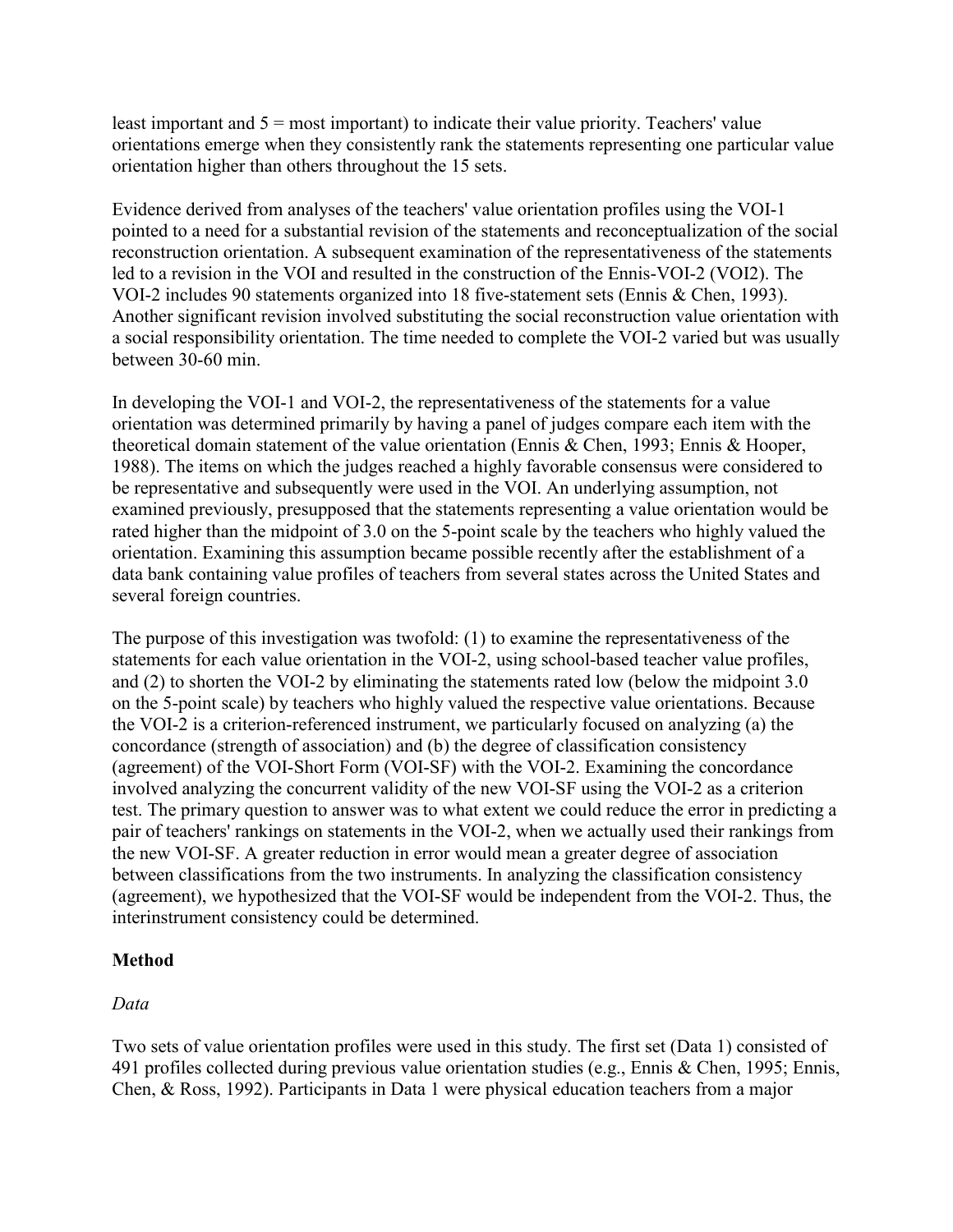metropolitan area in the United States. The second set (Data 2) included 277 profiles collected by researchers in seven U.S. states and two English-speaking foreign countries. In the analysis, we used only those profiles that demonstrated at least one value orientation higher than its classification criterion of mean plus a standard deviation of .60. This criterion was selected for classifying high value orientations, because it provided adequate power to discriminate between high and low value orientations while maintaining a relatively large sample size for statistical analyses (Ennis & Zhu, 1991). Based on this criterion, 10 value profiles were excluded from Data 1. The remaining 481 profiles included 152 in DM,143 in LP,163 in SA, 158 in EI, and 146 profiles in SR. Screening in Data 2 yielded a sample of 220 profiles, with 60 high value profiles in DM and 69, 70, 77, and 73 profiles in LP, SA, EI, and SR, respectively.

## *Preliminary Analysis*

A preliminary descriptive analysis was conducted on Data 1 to provide an initial description of the consistency between statements and their associated value orientations. In the preliminary analysis, profiles high on one value orientation were categorized together. The mean and standard deviation of the 18 statements representing the value orientation were computed. The descriptive statistics showed that some statements in each of the five value orientations received low response scores (below the midpoint 3.0 on the 5-point scale) from the teachers who highly valued the corresponding orientations, indicating that those statements were inconsistent with their corresponding value orientations. Thus, the representativeness of those statements were judged questionable from the school teachers' perspective. This preliminary analysis presented a need for further validation of the statements in the Ennis-VOI-2.

### *Procedure*

The validation procedure included three stages. In the first and second stages, the value profiles in Data l were used to (a) determine the weak representative statements to be eliminated and (b) generate a new VOI-SF format. In the third stage, the validating process was replicated using the value orientation profiles in Data 2.

*Stage 1*. In this stage, two tasks were accomplished. First, the teacher value profiles in Data 1 were categorized first into five high value orientation groups using the classification criterion of mean plus standard deviation of .60 (Ennis & Zhu, 1991). Then, within each high value orientation group, the 18 statements of the value orientation were ranked in terms of their means and standard deviations. The statement with the highest mean and lowest standard deviation was placed at the top, and the one with the lowest mean and highest standard deviation at the bottom. A statement with a mean below 3.0 on the 5-point scale was considered a weak representative for the value orientation and marked for elimination, regardless of its ranking position.

*Stage 2*. In this stage, a cyclic stepwise-elimination was conducted, which started with the weakest representative statement being eliminated from each value orientation and ended with three statements remaining in it. One elimination cycle involved four steps. First, the statement ranked as the lowest in each value orientation was eliminated. Second, a new classification criterion, based on a new mean and standard deviation from the scores of the remaining statements, was computed using the mean plus .60 standard deviation formula (Ennis & Zhu,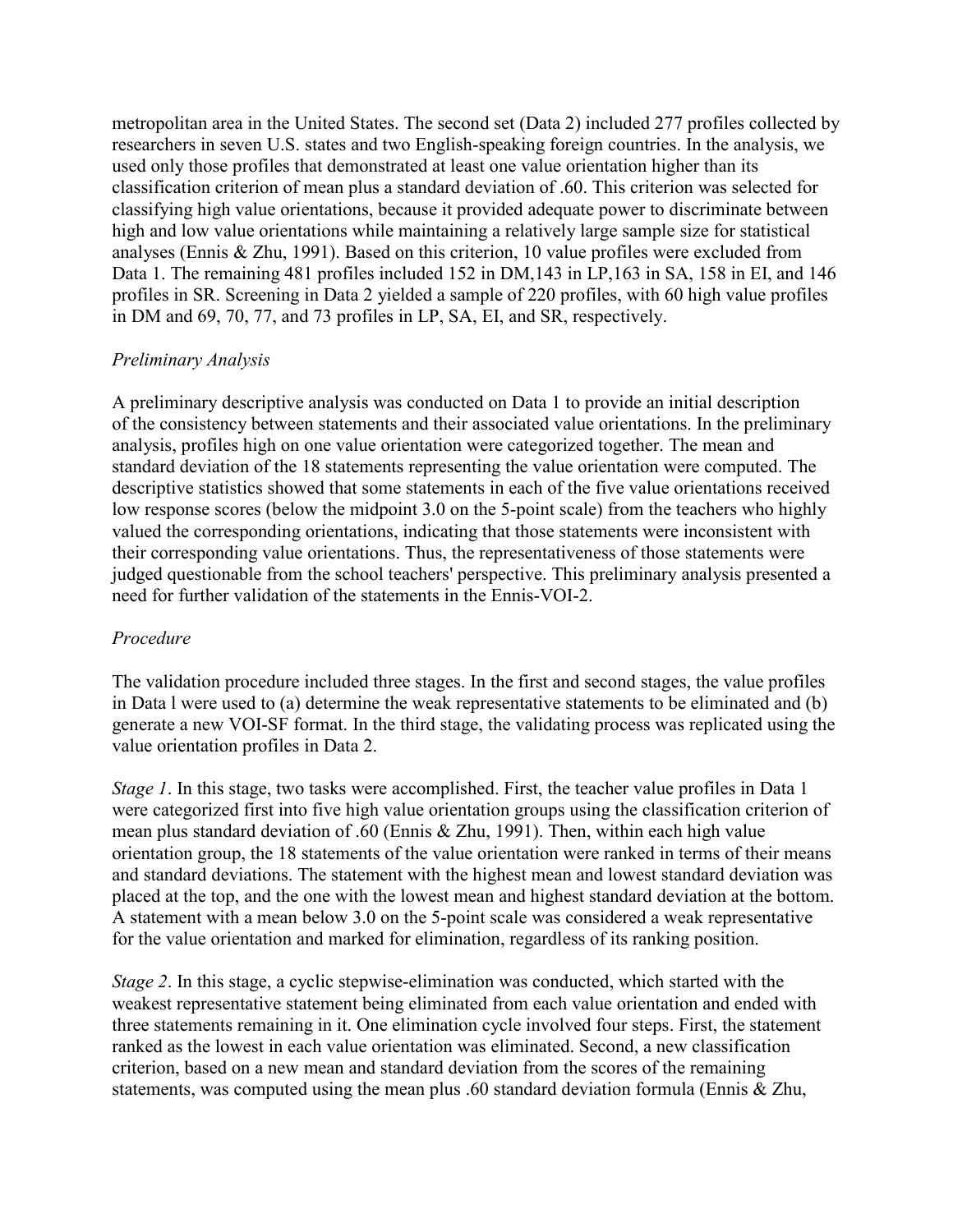1991). In the third step, each value profile in the data set was recalculated, and its high value orientations were reclassified in terms of the new criteria. In the fourth step, the concordance and consistency of the reclassified profiles' high value priorities, with their original high value orientations determined using the original VOI-2, were examined using a contingency table approach.

Goodman and Kruskal's (1954) concordance coefficient (Gamma) was used to determine the concordance between a new VOI format produced at each cycle and the original VOI-2. Cohen's (1960) consistency coefficient (Kappa) was computed to assess the classification consistency between the two VOI formats. Criteria of .90 for Gamma (γ) and .60 for Kappa (κ) were predetermined as acceptable. In addition, both marginal distribution index (M) and Maximum Kappa ( $\kappa_{\text{max}}$ ) coefficients were computed to provide additional marginal distribution information required for adequate interpretations of both  $\gamma$  and  $\kappa$  coefficients. Interested readers should refer to Cohen (1960), Goodman and Kruskal (1954), Ott, Larson, and Mendenhall (1992), and Looney (1987) for more detailed information about the indexes used.

*Stage 3*. In this stage, the validation process was replicated using Data 2. The profiles' high value orientations were first classified using the response scores on the original VOI-2, then reclassified based on the response scores on the statements included in the VOI-SF. The same contingency table approach was used to compute the  $\gamma$  and  $\kappa$  coefficients.

| Cycle          | <b>Remaining items</b> | DM                  | $L_{\rm P}$         | <b>SA</b>           | EI                  | <b>SR</b>           |
|----------------|------------------------|---------------------|---------------------|---------------------|---------------------|---------------------|
|                | in each VO             | $(\gamma - \kappa)$ | $(\gamma - \kappa)$ | $(\gamma - \kappa)$ | $(\gamma - \kappa)$ | $(\gamma - \kappa)$ |
|                | 17                     | $.99 - .93$         | $.99 - .91$         | $.99-.88$           | $.99-.89$           | $.99 - .92$         |
| 2              | 16                     | $.99 - .91$         | $.99-.86$           | $.99 - .85$         | $.99 - .83$         | $.99 - .87$         |
|                | 15                     | $.99-.86$           | $.99 - .87$         | $.99 - .81$         | $.97 - .76$         | $.99 - .84$         |
|                | 14                     | $.99 - .84$         | $.99 - .83$         | $.96 - .74$         | $.96 - .74$         | $.99 - .83$         |
|                | 13                     | $.98-.80$           | $.98-.80$           | $.94-.69$           | $.96 - .73$         | $.97 - .79$         |
| O              | 12                     | $.95 - .71$         | $.97 - .79$         | $.95-.69$           | $.93 - .67$         | $.97-.78$           |
|                | 11                     | $.94 - .68$         | $.96 - .74$         | $.93 - .65$         | $.90-.62$           | $.97-.76$           |
| 8 <sup>a</sup> | 10                     | $.96 - .63$         | $.96 - .71$         | $.92-.68$           | $.91-.63$           | $.98 - .76$         |
| 9              |                        | $.94 - .69$         | $.92-.67$           | $.89 - .53$         | $.90-.61$           | $.97 - .76$         |

**Table 1.** Gamma (γ) and kappa (κ) coefficients at each elimination cycle on Data 1 (*N* = 463)

*Note*. DM = disciplinary mastery;  $LP =$  learning process;  $SA =$  self actualization;  $EI =$  ecological integration;  $SR = social$  responsibility;  $VO = value$  orientation.

<sup>a</sup>The Ennis-VOI-SF format (10 items per VO) was based on the results from this cycle; VOI-SF = Value Orientation Inventory-Short Form.

### **Results**

In the 90-statement VOI-2, 14 weak representative statements with mean scores below 3.0 were identified. Among those statements, five were found in each of SA and EI value orientations, two in DM, and one each in LP and SR. These statements were marked and eliminated. A total of 26 additional statements with low mean standard deviation ranking positions relative to the remaining statements were eliminated in the cyclic stepwise procedure, to produce a VOI-SF consistent with the five statements per set format. With the elimination of the statements, the  $\gamma$ and κ coefficients gradually decreased. Table 1 reports the  $\gamma$  and κ changes in each cycle (from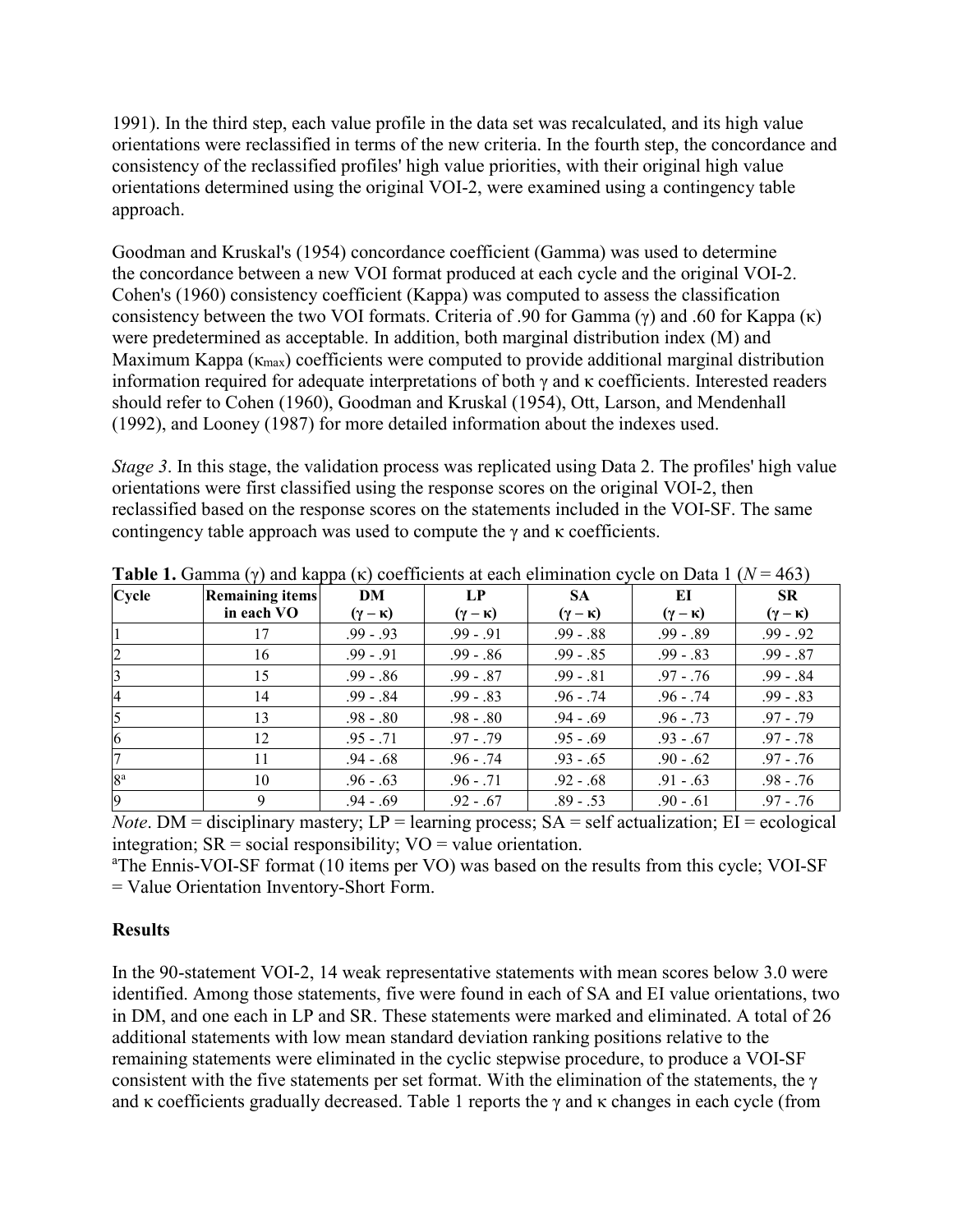Cycle 1 to Cycle 9). It was evident that both  $\gamma$  and  $\kappa$  coefficients remained above the predetermined .90 and .60 acceptable criteria until the ninth cycle. The results suggested that a 10-set VOI-SF produced at the eighth cycle was likely to be an appropriate format. Table 2 presents the contingency tables based on which both the  $\gamma$  and  $\kappa$  coefficients for the five value orientations in the 8th cycle were obtained.

| DM        |         |            |              | $\frac{1}{2}$<br>VOI-SF |              |
|-----------|---------|------------|--------------|-------------------------|--------------|
|           |         |            | Nonhigh DM   | High DM                 | Total        |
|           |         | Nonhigh DM | 251 (52.2%)  | 78 (16.2%)              | 329 (68.4%)  |
|           | $VOI-2$ | High DM    | $9(1.9\%)$   | 143 (29.7%)             | 152 (31.6%)  |
|           |         | Total      | 260 (54.1%)  | 221 (45.9%)             | 481 (100.0%) |
| LP        |         |            |              | VOI-SF                  |              |
|           |         |            | Nonhigh LP   | High LP                 | Total        |
|           |         | Nonhigh LP | 301 (62.7%)  | 36 (7.5%)               | 337 (70.2%)  |
|           | $VOI-2$ | High LP    | $23(4.8\%)$  | $120(25.0\%)$           | 143 (29.8%)  |
|           |         | Total      | 324 (67.5%)  | 156 (32.5%)             | 480 (100.0%) |
| <b>SA</b> |         |            |              | VOI-SF                  |              |
|           |         |            | Nonhigh SA   | High SA                 | Total        |
|           | $VOI-2$ | Nonhigh SA | 274 (57.1%)  | 43 (8.9%)               | 317 (66.0%)  |
|           |         | High SA    | 49 (10.2%)   | 114 (23.8%)             | 163 (34.0%)  |
|           |         | Total      | 323 (67.3%)  | 157 9 (32.7%)           | 480 (100.0%) |
| EI        |         |            |              | VOI-SF                  |              |
|           |         |            | Nonhigh EI   | High EI                 | Total        |
|           | $VOI-2$ | Nonhigh EI | 277 (57.8%)  | 44 (9.2%)               | 321 (67.0%)  |
|           |         | High EI    | $36(7.5\%)$  | 122(25.5%)              | 158 (33.0%)  |
|           |         | Total      | 313 (65.3%)  | 166 (34.7%)             | 479 (100.0%) |
| SR        |         |            |              | VOI-SF                  |              |
|           |         |            | Nonhigh SR   | High SR                 | Total        |
|           | $VOI-2$ | Nonhigh SR | 293 (61.0%)  | 41 (8.6%)               | 334 (69.6%)  |
|           |         | High SR    | $11(92.3\%)$ | 135 (28.1%)             | 146 (30.4%)  |
|           |         | Total      | 304 (63.3%)  | 176 (36.7%)             | 480 (100.0%  |

**Table 2.** Contingency table for classification consistency analysis at the 8th cycle (Data 1)

*Note*. DM = disciplinary mastery;  $LP =$  learning process;  $SA =$  self actualization;  $EI =$  ecological integration;  $SR = social$  responsibility;  $VO = value$  orientation;  $VOI-1 = original$  value orientation inventory;  $VOI-2$  = revised value orientation inventory;  $VOI-SF = Value$  Orientation Inventory-Short Form.

| <b>Table 3.</b> Gamma ( $\gamma$ ) and Kappa ( $\kappa$ ) coefficients from data 2 ( $N = 220$ ) |  |  |
|--------------------------------------------------------------------------------------------------|--|--|
|--------------------------------------------------------------------------------------------------|--|--|

| <b>VOI</b> format | DM           |                 | SA                  | EI          | SR                  |
|-------------------|--------------|-----------------|---------------------|-------------|---------------------|
|                   | (γ — κ)      | (y — K)         | $(\gamma - \kappa)$ | (у — к)     | $(\gamma - \kappa)$ |
| 10 <sub>set</sub> | 70 - 7<br>97 | .92 - .64       | $.92-.63$           | .95 - .72   | $.98-.82$           |
| 9 set             | $.96 - .70$  | $Q_1$<br>$-.62$ | $.88 - .57$         | $.95 - .69$ | .96 - .74           |

*Note*. DM = disciplinary mastery;  $LP =$  learning process;  $SA =$  self actualization;  $EI =$  ecological integration;  $SR = social$  responsibility;  $VO = value$  orientation.

The replication of eliminating the same statements using the same procedure in Data 2 supported adopting the 10-set VOI-SF. Table 3 reports the g and k coefficients for both the 10-statement and 9-statement VOI formats based on the analyses on Data 2, using the same contingency table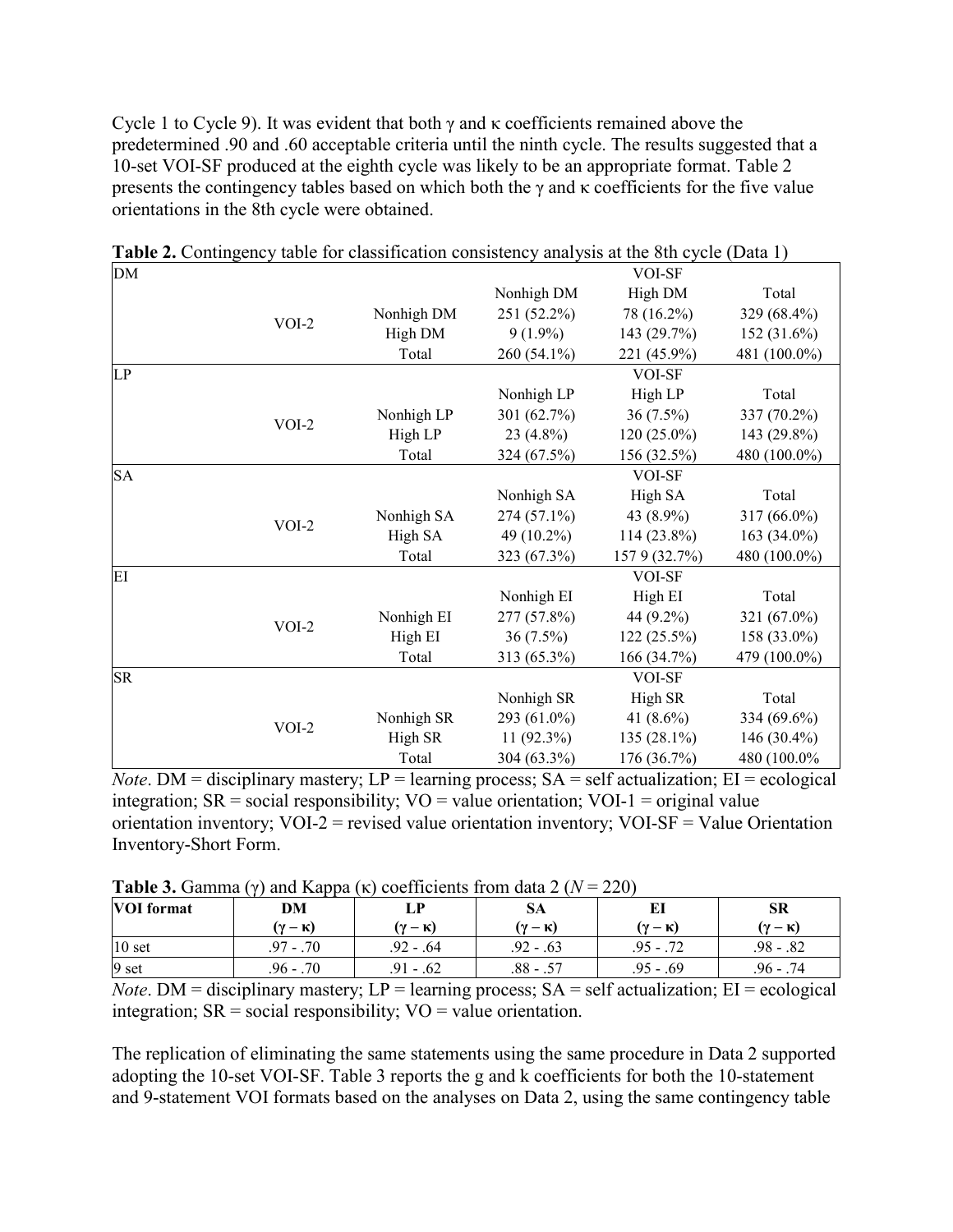approach. The y and K coefficients for the 10-set format met the .90 and .60 criteria, respectively, while the 9-statement format did not.

Because the marginal distribution property (symmetric or asymmetric distribution) in a contingency table is an important factor that affects interpreting both  $\gamma$  and  $\kappa$  coefficients (Looney, 1987), the marginal distribution index (M) was calculated to determine the extent of the marginal distribution symmetry for each contingency table. In addition, the  $\kappa_{\text{max}}$  was computed to address the influence of possible asymmetric marginal distributions on the κ coefficients. The M and  $\kappa_{\text{max}}$  coefficients for the 10-set VOI-SF based on both data sets are reported in Table 4. The results suggesd that most of the proportional distributions were symmetric, indicating a relatively low influence of asymmetry on the κ coefficients.

|                  | DM<br><b>Data 1 - 2</b> | <b>Data 1 - 2</b> | $\cdots$<br>SА<br><b>Data 1 - 2</b> | Data 1 - 2  | SR<br>Data 1 - 2 |
|------------------|-------------------------|-------------------|-------------------------------------|-------------|------------------|
| <b>M</b> index   | .96 - .98               | $.99 - 1.00$      | .99 - .99                           | $.99 - .99$ | $.99 - .99$      |
| $K_{\text{max}}$ | $.71-.78$               | .94 - 1.00        | .97 - .89                           | $.96 - .94$ | .86 - .98        |

**Table 4.** Marginal index (M) and maximum Kappa  $(\kappa_{\text{max}})$  coefficients for Data 1 and 2

*Note*. DM = disciplinary mastery;  $LP =$  learning process;  $SA =$  self actualization;  $EI =$  ecological integration;  $SR = social$  responsibility.

# **Discussion**

This investigation examined statement representativeness of the VOI-2 and refined the instrument by eliminating the weak representative statements determined by school-based teacher value-orientation profiles. The analysis revealed those statements whose average ranking scores were below 3.0 criterion for high value priority in each of the five value orientations. They were characterized by a low mean, high standard deviation, and low rank in their respective value orientations, suggesting that they were either inconsistent with the theoretical framework or incompatible with the daily teaching operation in schools.

The cyclic stepwise-elimination procedure permitted us to monitor the changes in  $\gamma$  and  $\kappa$  at each elimination cycle. Prior to the ninth cycle, the  $\gamma$  coefficients for all the five value orientations remained above .90, indicating a strong association between the value rank orders based on the various VOI-SF formats and the original rank orders determined using the VOI-2. According to the error definition for the y coefficient (Ott et al., 1992), it can be interpreted that there is at least 90% reduction in error of predicting pairs of teachers' ranks for statements in VOI-2, when using their ranks on similar statements in VOI-SF. In other words, the scores collected using the VOI-SF were strongly associated with their corresponding scores elicited using the VOI-2. Thus, the use of the VOI-SF for measuring teachers' value orientations can be considered adequate for practical use. Similarly, the κ coefficients across the five value orientations did not fall below the predetermined criterion (.60) until the ninth elimination cycle. The results suggest that the classification of the teachers' value orientations using the VOI-SF was consistent with the classification determined using the VOI-2. The  $\kappa$  coefficients also indicate that it was less likely that the degree of classification consistency found between the two VOI formats was due to chance. More likely, it is due to the validity of the remaining statements in the VOI-SF which generated the high concordance between the two VOI formats.